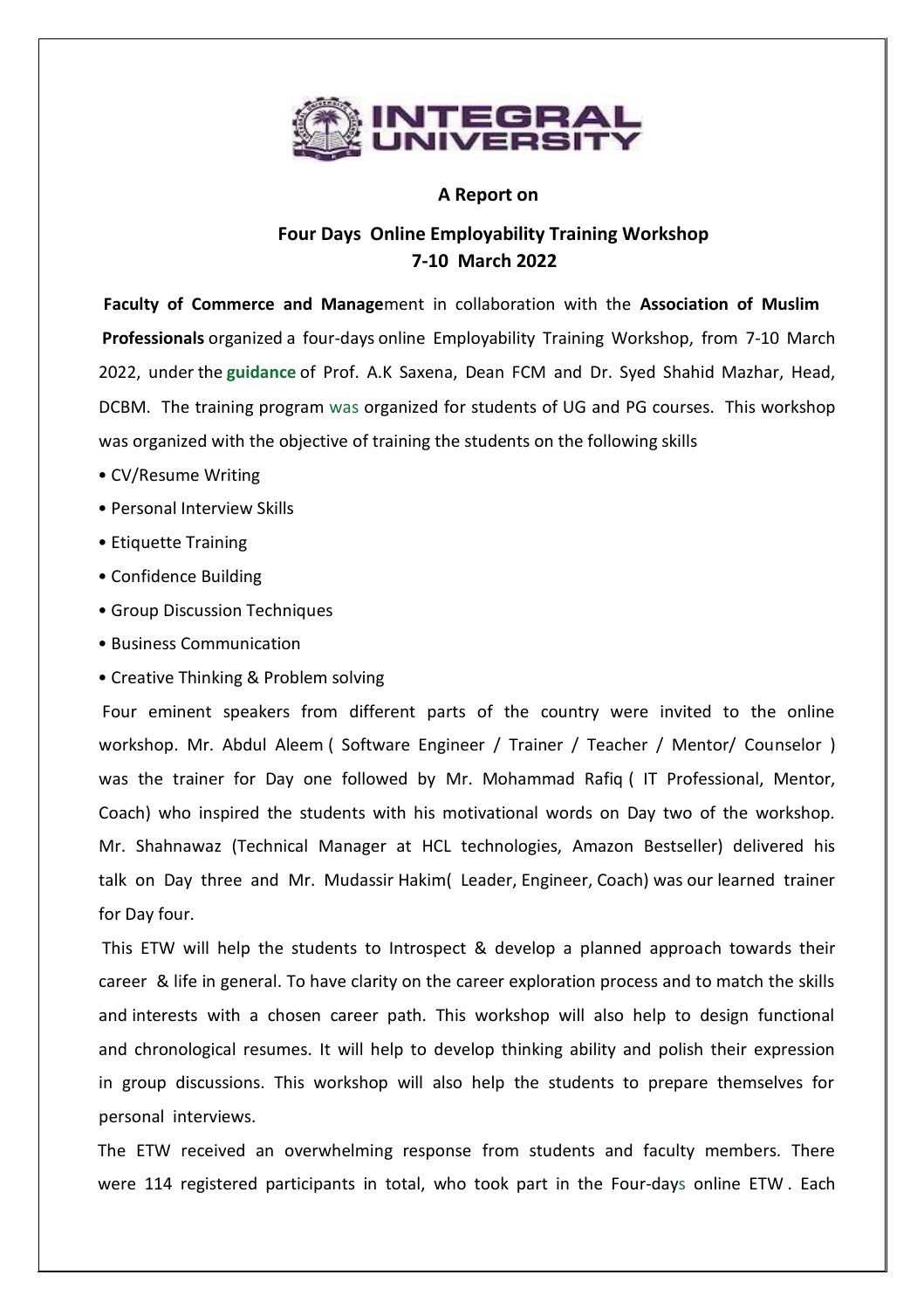session was 90 minutes and included open questions, answer session. Google Meet was the platform used for the sessions. The registered participants were engaged in a special WhatsApp group and by email. Link for attendance was shared with the participants after each session.

## **SCREENSHOTS OF FOUR DAY ONLINE ETW**